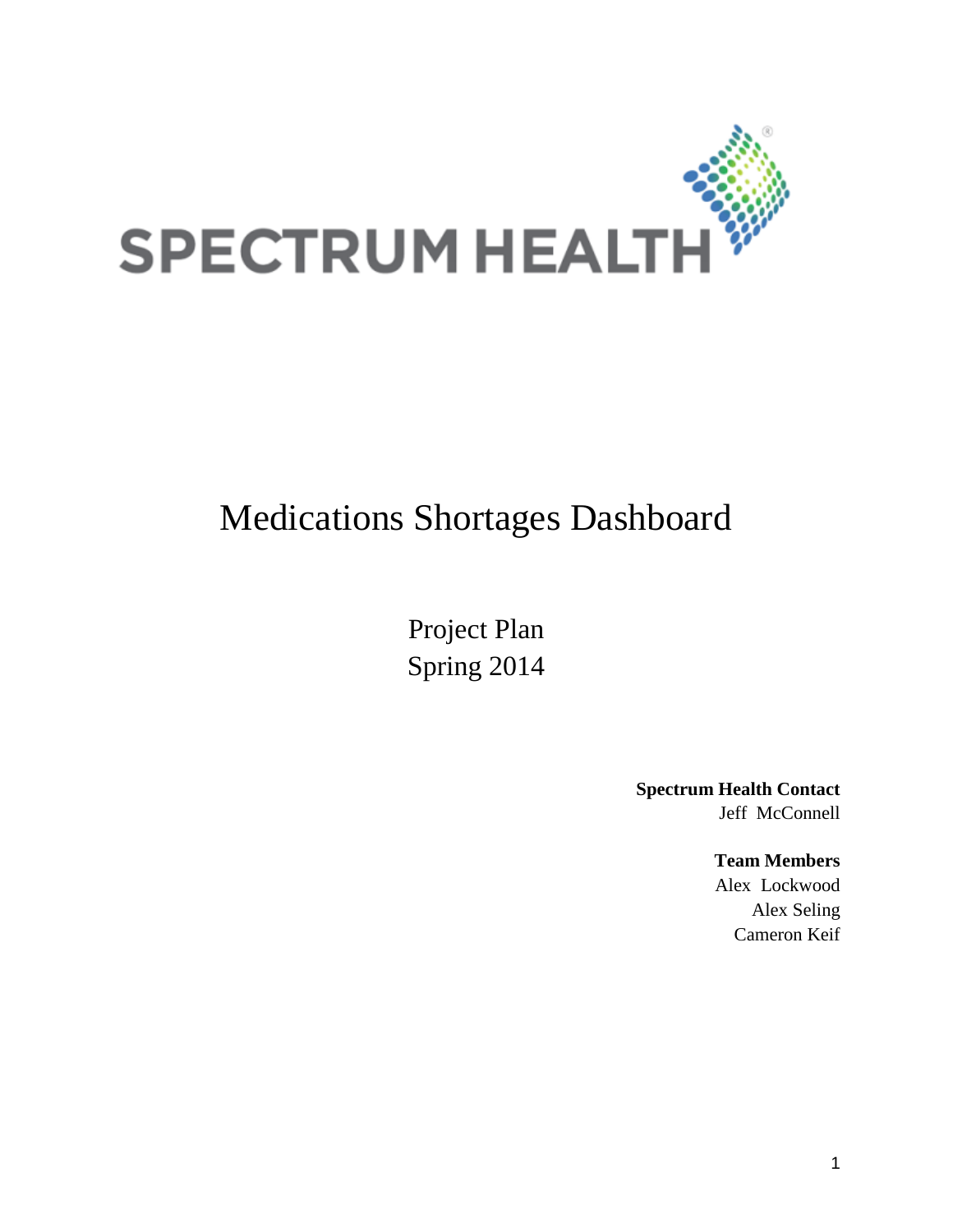# Table of Contents

| 1. |                                 | Project Overview                 | 3                                 |                |  |  |
|----|---------------------------------|----------------------------------|-----------------------------------|----------------|--|--|
| 2. |                                 | <b>Functional Specifications</b> |                                   |                |  |  |
|    | 2.1.                            | Drug Collection                  | 4                                 |                |  |  |
|    |                                 | 2.1.1.                           | CSV Import                        | 4              |  |  |
|    |                                 | 2.1.2.                           | Manual Drug Entry                 | $\overline{4}$ |  |  |
|    | 2.2.                            |                                  | <b>Shortage Collection</b>        | $\overline{4}$ |  |  |
|    |                                 | 2.2.1.                           | <b>Automated RSS Feed Parsing</b> | 4              |  |  |
|    |                                 | 2.2.2.                           | <b>Manual Shortage Entry</b>      | 5              |  |  |
|    | 2.3.                            |                                  | <b>Watch List</b>                 | 5              |  |  |
|    |                                 |                                  | 2.4. Drug Detail View             | 5              |  |  |
|    |                                 | 2.4.1.                           | Notes/Collaboration               | 5              |  |  |
|    | 2.5.                            | 5                                |                                   |                |  |  |
| 3. | Design Specifications           | 6                                |                                   |                |  |  |
|    | <b>User Interface</b><br>3.1.   |                                  | 6                                 |                |  |  |
|    |                                 | 3.1.1. Current Shortages         | 6                                 |                |  |  |
|    |                                 | 3.1.2. Drug Detail View          | $\overline{7}$                    |                |  |  |
|    |                                 | 3.1.3.                           | 9                                 |                |  |  |
| 4. | <b>Technical Specifications</b> | 10                               |                                   |                |  |  |
|    | 4.1.                            |                                  | <b>System Architecture</b>        | 10             |  |  |
|    | 4.2.                            |                                  | <b>System Components</b>          | 10             |  |  |
|    |                                 |                                  | 4.2.1. Software Technologies      | 11             |  |  |
|    |                                 |                                  | 4.2.2. Development Environment    | 11             |  |  |
|    |                                 |                                  | 4.2.3. Database Schema            | 11             |  |  |
| 5. | Testing                         |                                  |                                   | 12             |  |  |
|    | 5.1.                            | 12                               |                                   |                |  |  |
|    | 5.2.                            | 13                               |                                   |                |  |  |
| 6. | <b>Risks</b>                    |                                  |                                   | 15             |  |  |
| 7. | Schedule                        |                                  | 16                                |                |  |  |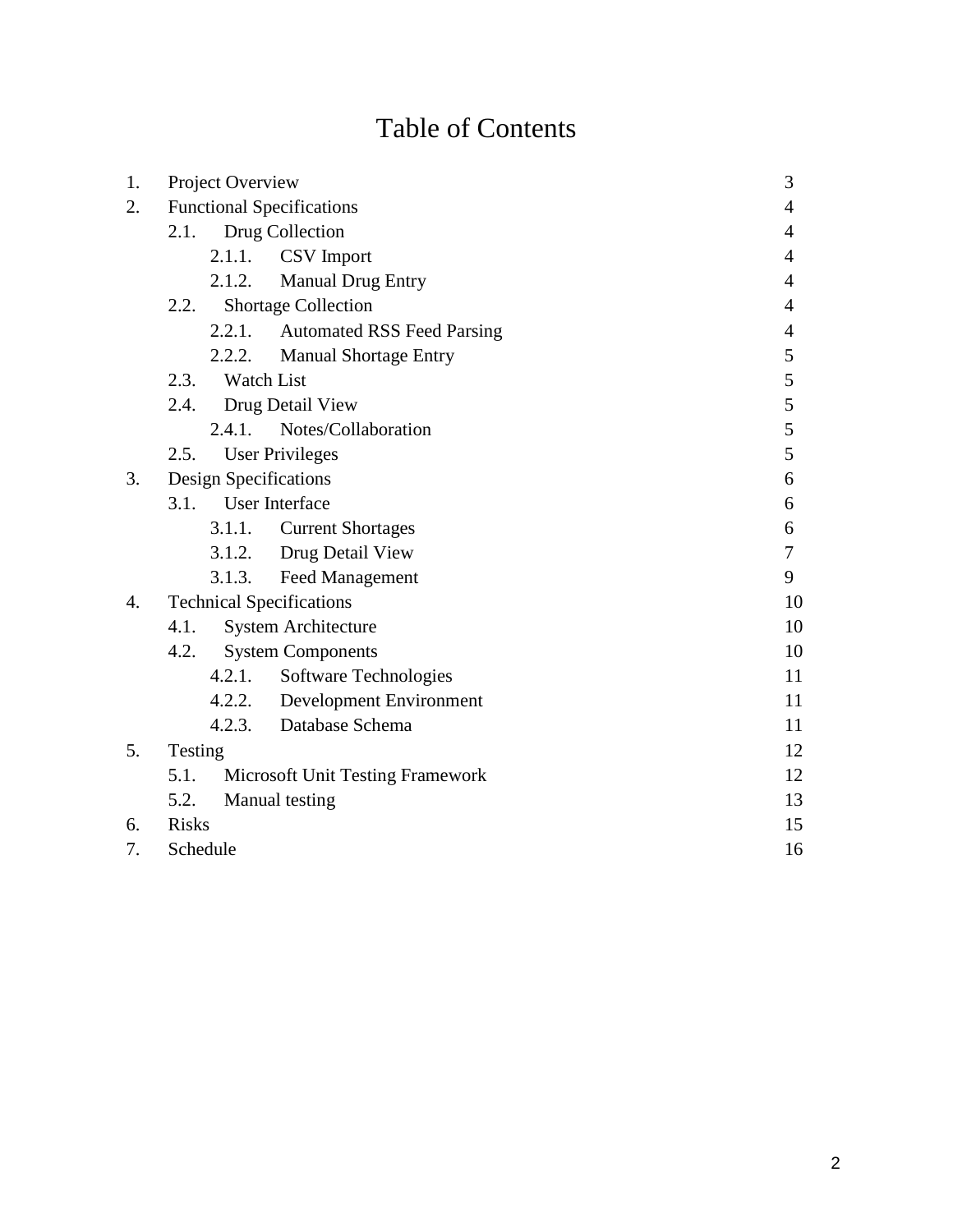# **1. Project Overview**

Spectrum Health is a healthcare organization which is headquartered in Grand Rapids, MI. To work effectively, the pharmacists at Spectrum Health must be able to track, visualize, and analyze medication shortages in order to make decisions to properly manage them. Currently, the pharmacists do not have any centralized system to provide this information, and must visit several third-party websites. This application, the Medication Shortages Dashboard, aims to collect the information from these external sites, and display it in a clean, easily digestible way, so users can spend less time searching for this information, and more time utilizing it.

The goal of the Medications Shortages Dashboard is to create a means to more effectively manage and analyze medication shortages, as well as provide a communication platform to discuss those shortages. The application will be used primarily by pharmacists on a daily basis and will enable them to make educated decisions regarding their inventory, based on current medication shortages. They might choose to use an alternative medication or treatment, seek out additional stock, or simply weather the shortage, based on the severity of the medication's shortage. Users will be able to create a watch-list to track particularly important drugs, and the application will provide a means of collaboration amongst pharmacists at Spectrum Health through comments on each drug's detailed view page.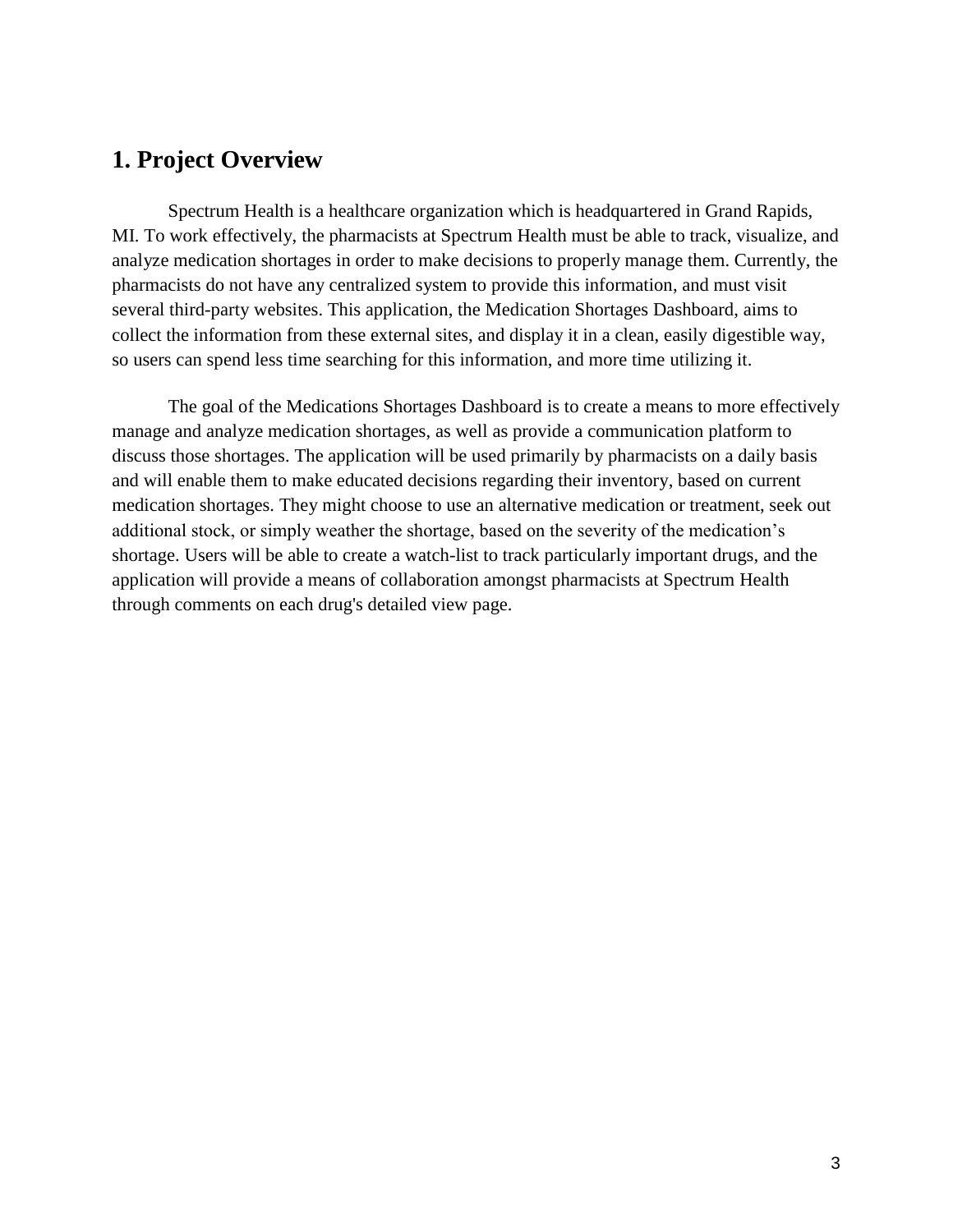# **2. Functional Specifications**

The functional specifications section will provide a brief overview of the features and functionality provided by the Medications Shortages Dashboard. The primary function of the application is to aggregate drug and shortage information and display it in a user friendly way. In addition, the application will facilitate conversation between pharmacy staff members.

## **2.1 Drug Collection**

The application is able to import and parse information about each drug into the database. In the future, this information will be provided by internal Spectrum Health databases, however currently this information is not readily available. As an alternative for development purposes, the drug information is provided in files from Spectrum Health.

#### **2.1.1 CSV Import**

The formulary files containing drug information are in CSV (comma separated value) files. Each drug entry in the file contains the National Drug Code (NDC), dosage, brand name, generic name, and a description of the drug. The application will utilize a parser that populates the database with these drugs.

#### **2.1.2 Manual Drug Entry**

The application will allow administrators to manually enter drug information. This manual entry will allow a user to populate the database with information that may not have been included during a csv import. The manually entered entries are treated the same way as drugs generated from csv files.

#### **2.2 Shortage Collection**

The application must be able to import and parse information about each medication shortage into the database, to be accessed by the rest of the application. The information comes from various sources.

#### **2.2.1 Automated Feed Parsing**

Every hour, the application will gather data from an RSS feed, parse it, and enter it into the database. The feed that the application uses to collect this information is from American Society of Health-System Pharmacists (ASHP).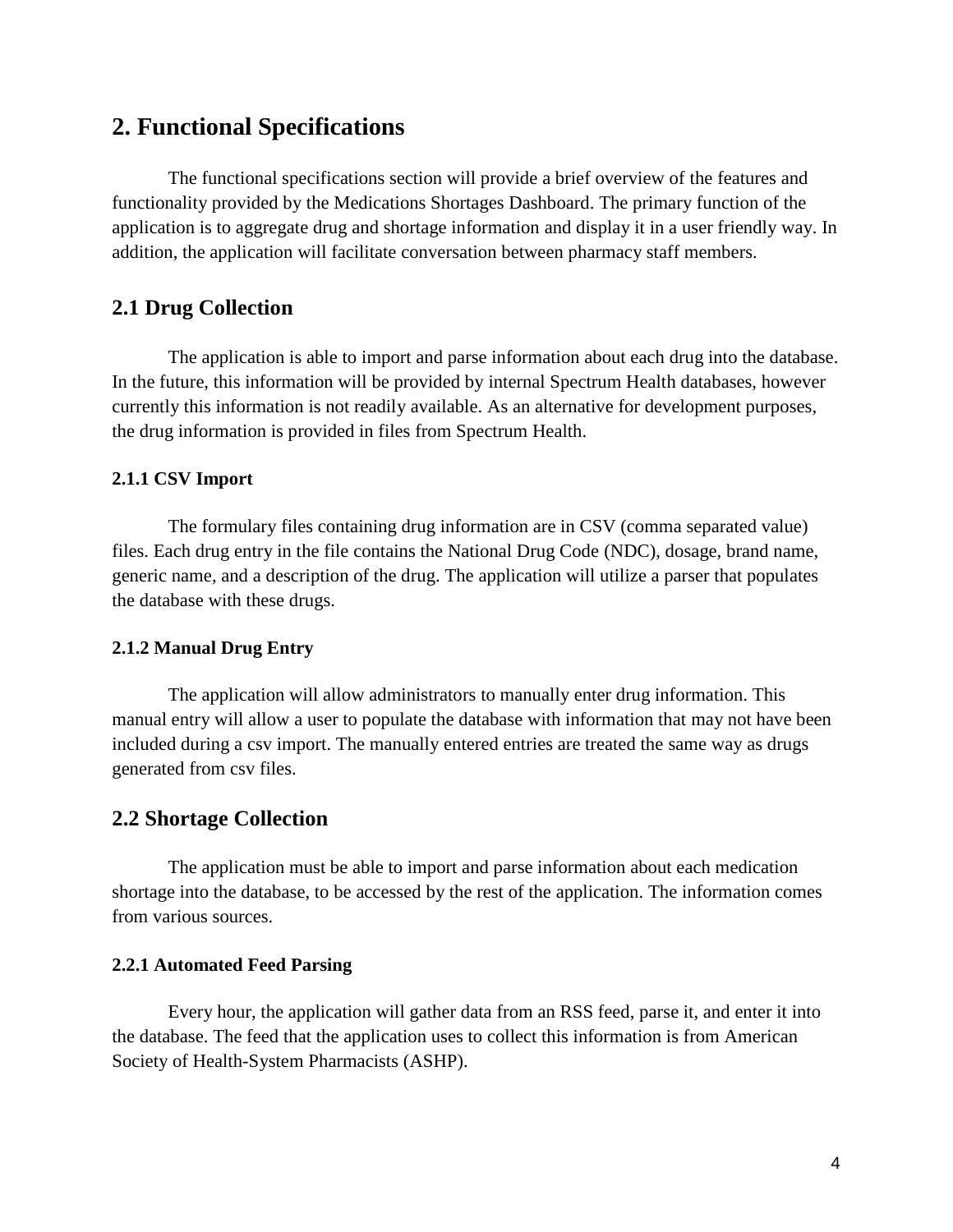#### **2.2.2 Manual Shortage Entry**

In some cases a user may need to manually enter drug shortage information into the system. Therefore, the application will allow high level users to enter information about a shortage. The manually created shortages will be treated the same way as shortages created by the automatic feed parsing.

### **2.3 Watch List**

The application will provide each user with a personalized drug watch list. The user has the ability to add medications to their watch list, which will appear first on the home page.

### **2.4 Drug Detail View**

Each drug will have a page which will show basic information about the medication, a graph of the medication's status history, and messages from users.

#### **2.4.1 Notes/Collaboration**

Pharmacy staff members and administrators will be able to post messages to each drug's detail page in order to discuss shortages. Drugs with comments that the user has not yet seen will be flagged with an icon indicating that there are unread messages.

## **2.5 User Privileges**

Due to the business needs and processes of Spectrum Health, the application only allows certain users to make decisions about how a shortage impacts Spectrum Health. Thus, there are four levels of users in the application:

- Visitors (anyone who is not signed in) will be able to view available shortage information.
- Users will be able to have watch lists, but will not be able to see any messages on the drug detail view.
- Pharmacy staff will also have watch lists, but will be able to use messaging features.
- Pharmacy administrators will have all of the same abilities as pharmacy staff, but will also be able to create drugs and update shortage information.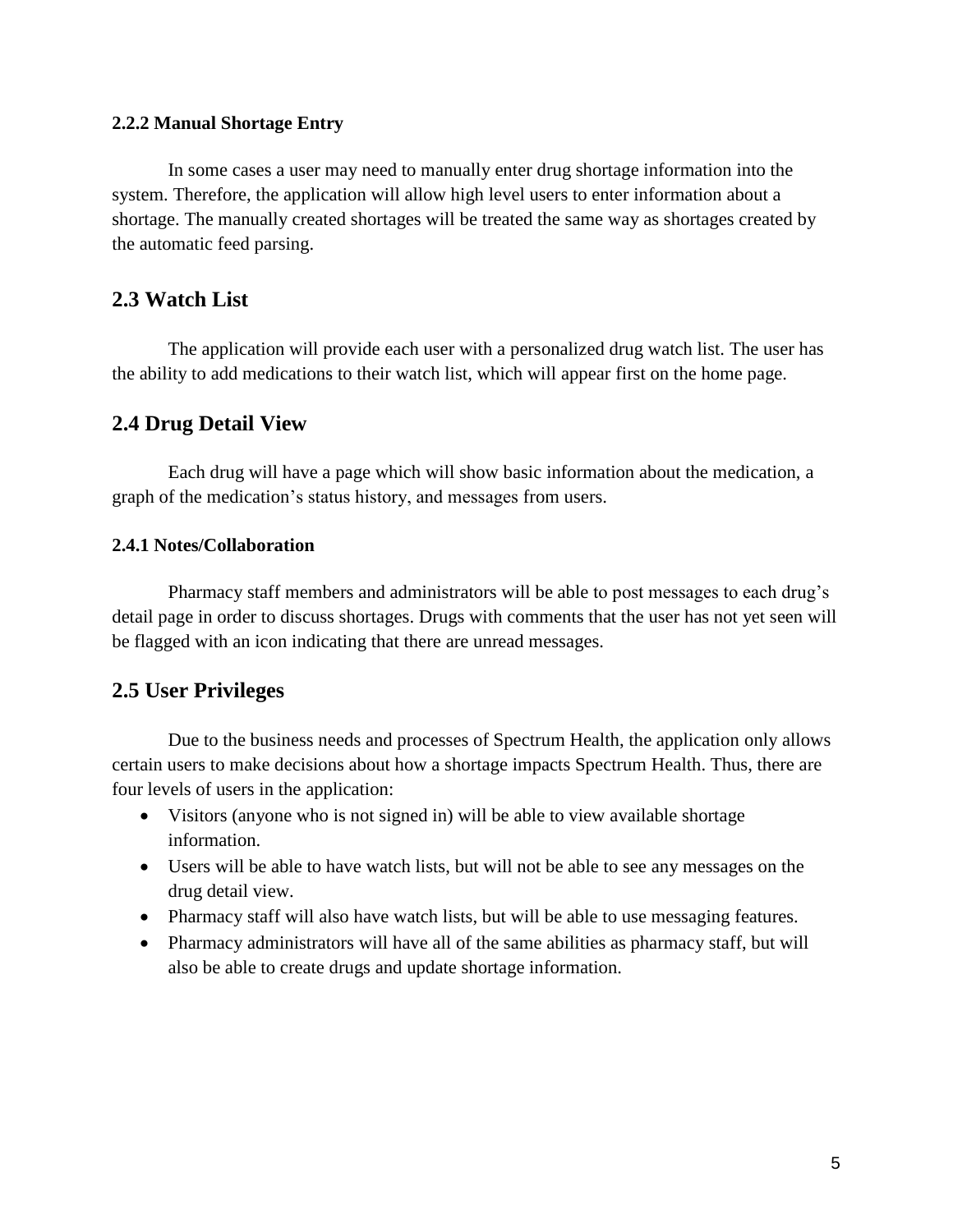# **3. Design Specifications**

The design specifications section provides an overview of the user interface and design of the Medications Shortages Dashboard. The core of the application is the current shortages page, which shows all of the drugs, their current status, and a link to each drug's detail page. Administrators have several other pages which allow them to manage the drug and shortage information.

## **3.1 User Interface**

### **3.1.1 Current Shortages**

The current shortages page is the main home screen of the application. This page shows all of the drugs in the system, and their current status. The first 3 columns organize the drugs by their status, and the fourth column shows the most recently updated drugs. Each drug is color coded by the severity of its shortage status, using the following scheme:

- Green (Good): The shortage will not impact medical practice
- Yellow (Warning): The shortage may have an impact on medical practice
- Red (Severe): The shortage will definitely have an impact on medical practice

Users can log in using Windows authentication using the Login button in the top right. If a user is logged in, drugs with yellow stars indicate watch listed drugs, and will appear before items not on the watch list in their column (with the exception of the Recent column, as it is sorted by the time the drug was last updated). The star icon can be clicked to add and remove drugs from the user's watch list. Since the database contains thousands of drugs, each column only displays five drugs at a time. Controls below each column allow the user to view the next or previous subset of drugs. The search bar in the top right corner allows users to filter all of the drugs.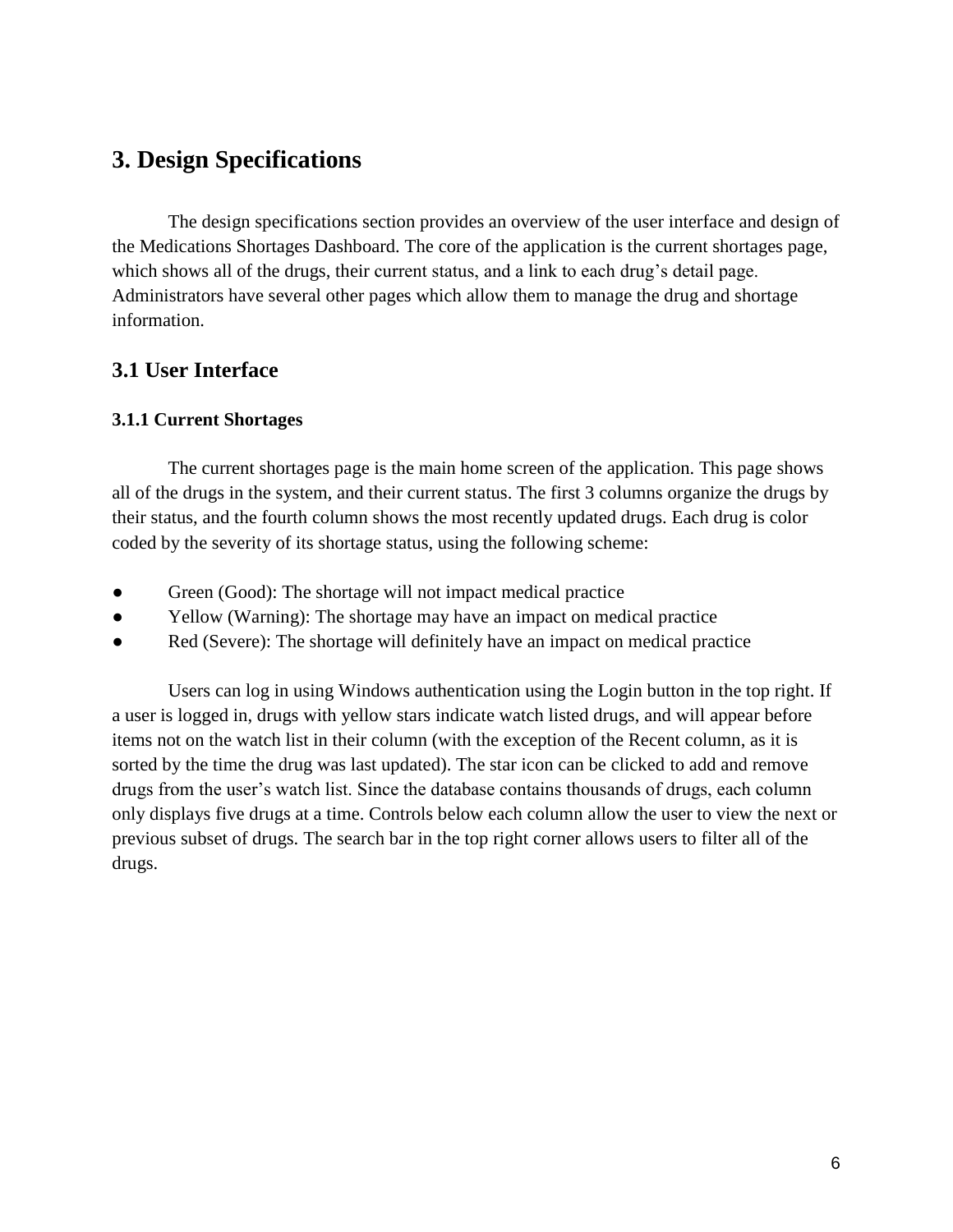| x<br>Current Shortages<br>$\leftarrow$ $\rightarrow$ C' [] localhost 60705 |                                         |                |                          |         |                                         | $ \theta$ $x$<br>$\circledR_1 \otimes \cdots \otimes \bullet \otimes \cdots \otimes \bullet \otimes \cdots \otimes \bullet$ |
|----------------------------------------------------------------------------|-----------------------------------------|----------------|--------------------------|---------|-----------------------------------------|-----------------------------------------------------------------------------------------------------------------------------|
| Home Admin                                                                 |                                         |                |                          |         |                                         | Welcome, Cam Logout                                                                                                         |
| SPECTRUM HEALTH                                                            |                                         |                | <b>Current Shortages</b> |         | search                                  |                                                                                                                             |
| Severe                                                                     | Warning                                 |                | Good                     |         | Recent                                  |                                                                                                                             |
| ★<br>Cayston 750mg                                                         | Brilinta 80mg                           | ★              | Actos 500mg              | $\star$ | · Verazinc 220mg                        | $\frac{1}{\sqrt{2}}$                                                                                                        |
| ★<br>Tylenol 400mg                                                         | Eliphos 667 mg                          | $\star$        | Gilenya 450mg            | $\star$ | Brilinta 80mg                           | $\overline{\star}$                                                                                                          |
| $<<$ < 1 > >>                                                              | APP Leucovorin Calcium Injection 200 mg | $\star$        | Saphris 350mg            | ★       | Eliphos 667 mg                          | ₮                                                                                                                           |
|                                                                            | Apsonal 50mg                            | ★              | Tylenol 800mg            | ★       | Apsonal 50mg                            | $\overline{\mathcal{H}}$                                                                                                    |
|                                                                            | Tylenol 200mg                           | $\frac{1}{24}$ | Test Brand 20mg          | ☆       | Tylenol 400mg                           | $\overline{\star}$                                                                                                          |
|                                                                            | $<<$ < 1 > >>                           |                | $<<$ $<$ 1 > >>          |         | APP Leucovorin Calcium Injection 200 mg | $\frac{1}{2}$                                                                                                               |
|                                                                            |                                         |                |                          |         | Cayston 750mg                           | $\star$                                                                                                                     |
|                                                                            |                                         |                |                          |         | Test Brand 20mg                         | $\frac{1}{\sqrt{2}}$                                                                                                        |
|                                                                            |                                         |                |                          |         | Micardis 75mg                           | $\overline{\mathcal{H}}$                                                                                                    |
|                                                                            |                                         |                |                          |         | Tylenol 200mg                           | $\frac{1}{\sqrt{2}}$                                                                                                        |
|                                                                            |                                         |                |                          |         |                                         |                                                                                                                             |

Figure 1: Current Shortages Page

#### **3.1.2 Drug Detail View**

The application will allow users to view additional details about each drug. This detail view allows users to see current shortage status, shortage history/memos, a graph of previous shortage history, and some additional information about the drug. While on a drug detail page, logged in users may add notes about a specific drug. Only pharmacy staff and administrators can see posted messages. Finally, pharmacy administrators can create, edit, or delete shortages for that drug from this page.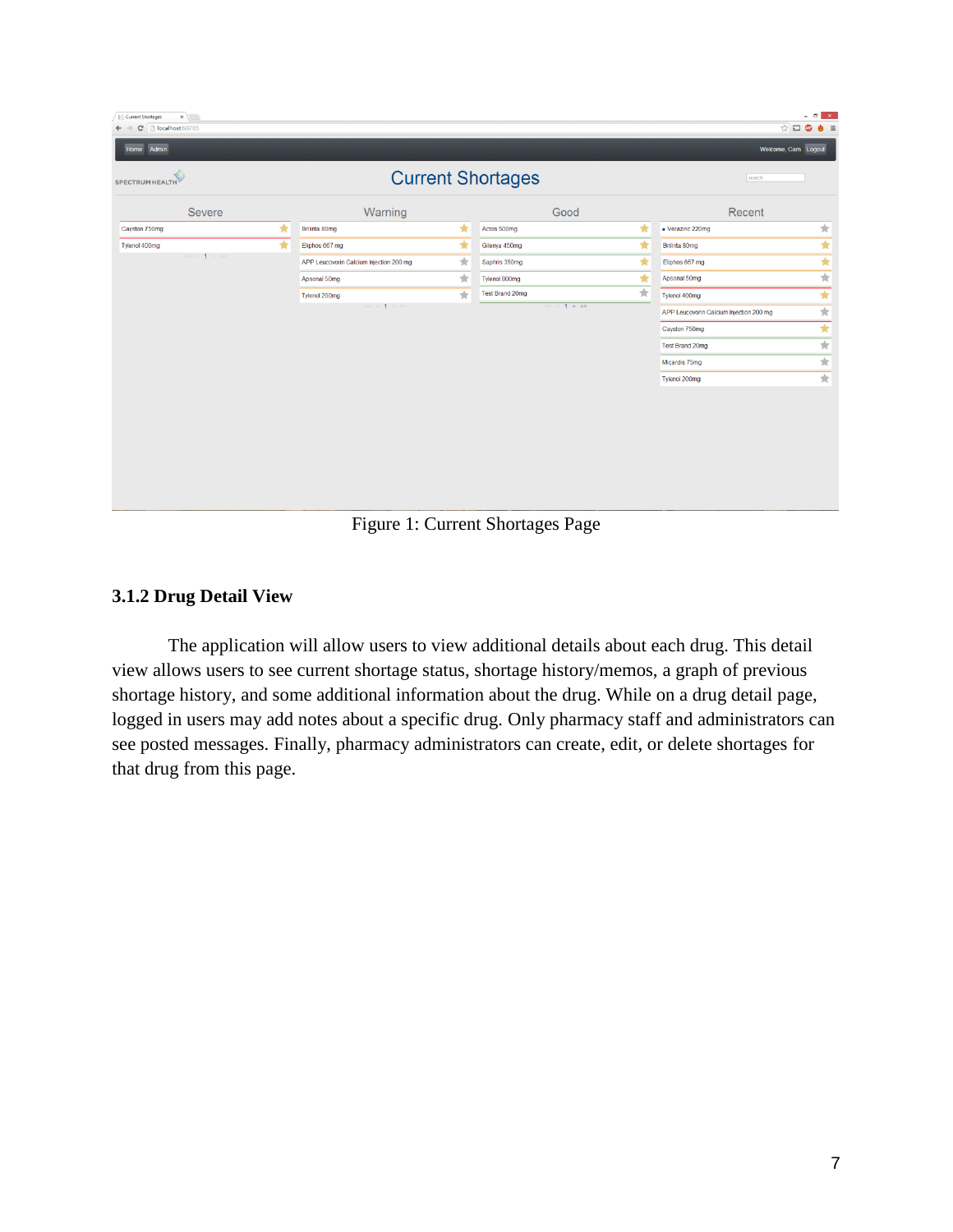

Figure 2: Drug Detail View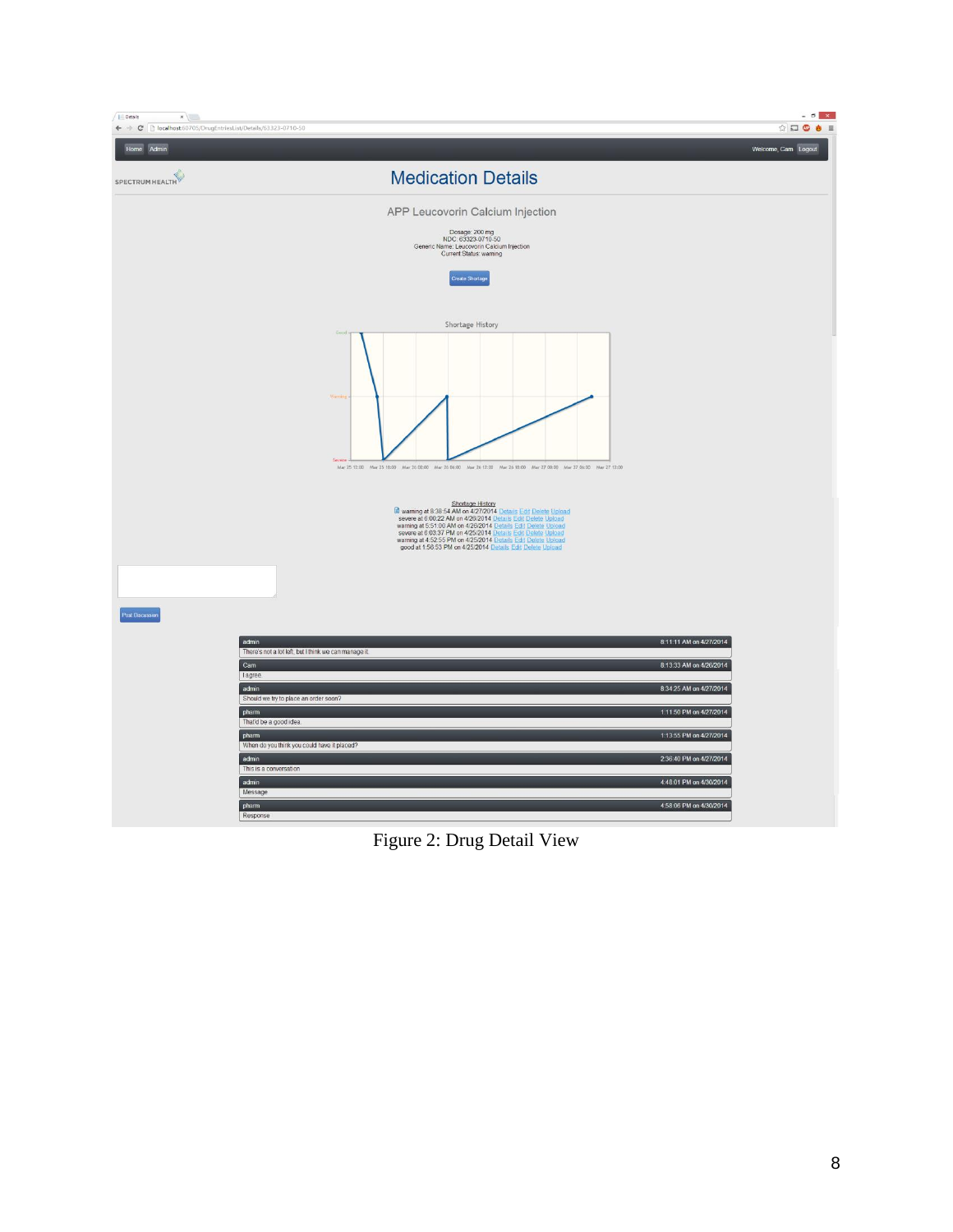#### **3.1.3 Feed Management**

If a user is logged in as a pharmacy administrator, they will have access to the Feed Management page. This page pulls information from the ASHP current shortages feed and summarizes it, allowing administrators to keep up to date on the most recent shortages. If a product carried by Spectrum Health is affected, the user has the ability to directly update shortage status from this page by clicking the Create Shortage button. If the administrator is no longer interested in an item from the feed, they can click the Ignore button to prevent that notification from appearing again. All ignored items can be viewed and removed from the ignored list by clicking Ignored Notifications.

| ASHP Feed<br>$x \mid$<br>← → C     localhost 60705/PendingShortagesList/ |                                                                                                                                                                                                                                                                                               | $ \theta$ $\times$<br>$\mathbb{C} \quad \square \quad \bullet$<br>$\bullet =$ |
|--------------------------------------------------------------------------|-----------------------------------------------------------------------------------------------------------------------------------------------------------------------------------------------------------------------------------------------------------------------------------------------|-------------------------------------------------------------------------------|
| Home Admin                                                               |                                                                                                                                                                                                                                                                                               | Welcome, Cam Logout<br><b>Create Shortage</b><br>$\boldsymbol{\mathsf{x}}$    |
| <b>SPECTRUM HEALTH</b>                                                   | <b>Manage Feeds</b>                                                                                                                                                                                                                                                                           | NDC: 0                                                                        |
|                                                                          | Manage Feeds Upload Formulary Create Di<br><b>ASHP Feed   Ignored Notifications</b>                                                                                                                                                                                                           | 00409-4092-01<br><b>Status</b><br>00517-6210-25<br>$@$ Good                   |
|                                                                          | Granisetron Hydrochloride Injection<br><b>Famotidine Injection</b><br>Copper Injection                                                                                                                                                                                                        | $@$ Warning<br><sup>®</sup> Severe                                            |
|                                                                          | <b>Products Affected</b><br>Cupric chloride injection, Hospira<br>0.4 mg/mL 10 mL vial (NDC 00409-4092-01)                                                                                                                                                                                    | Seven day supply (250 character limit):                                       |
|                                                                          | Cupric sulfate injection, American Regent<br>0.4 mg/mL 10 mL vial (NDC 00517-6210-25)                                                                                                                                                                                                         | Seven day usage (250 character limit):                                        |
|                                                                          | <b>Reason for the Shortage</b><br>. American Regent had temporarily suspended manufacture of most drug products in April, 2011.<br>. American Regent resumed manufacturing in Shirley, New York in early-May, 2011.<br>· Hospira has cupric chloride on shortage due to manufacturing delays. |                                                                               |
|                                                                          | <b>View Full Report</b>                                                                                                                                                                                                                                                                       | Migitation Actions (5000 character limit):                                    |
|                                                                          | <b>Create Shortage</b>                                                                                                                                                                                                                                                                        | Ignore                                                                        |
|                                                                          | <b>Cefazolin Injection</b><br><b>Lactated Ringer's Injection Bags</b><br>Sodium Chloride 0.45% Injection Bags<br>Iron Sucrose Injection                                                                                                                                                       | ٠<br>$\ddot{}$<br>٠<br>$\ddot{}$                                              |
|                                                                          | <b>Empty Evacuated Containers</b><br>Tuberculin Purified Protein Derivate for Intradermal Injection<br><b>Hydrocortisone Sodium Succinate Injection</b><br><b>Azithromycin Injection</b><br><b>Fluorouracil Injection</b>                                                                     | ٠<br>÷<br>٠<br>$\ddot{}$<br>٠                                                 |

Figure 3: Feed Management Page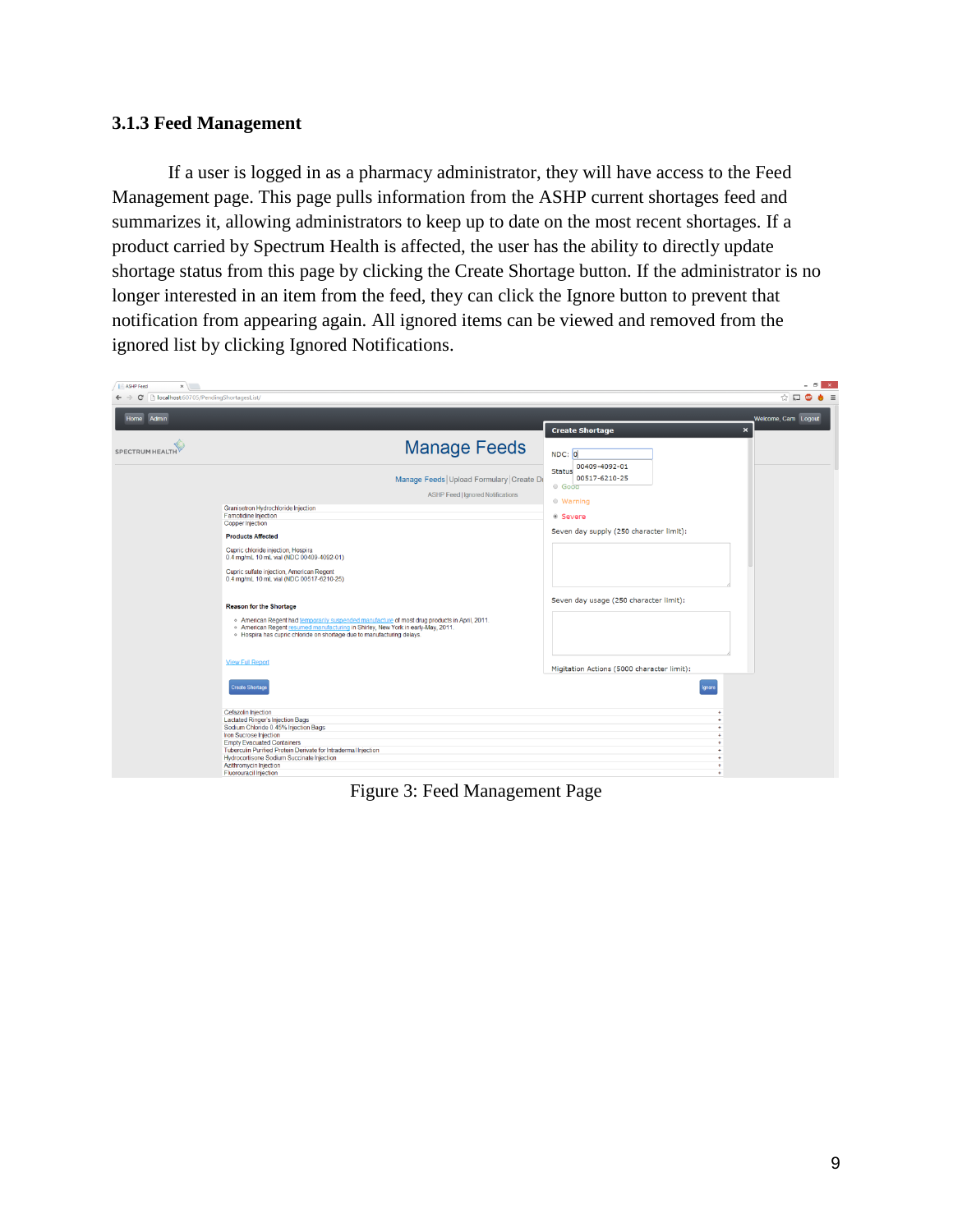# **4. Technical Specifications**

The technical specifications section focuses on the technical details of the system. It contains an explanation of the system architecture and database schema. Additionally, the technologies and development environment used to build this application are described.



## **4.1 System Architecture**

Figure 4: System Architecture

Figure 4 provides a high level overview of the application's structure. The application follows the MVC software design pattern. The user navigates to the webpage, and ASP.NET routes their request to the appropriate controller. The C# code in the controller then creates the appropriate view (HTML/CSS/JavaScript), by using data provided by a model, which interacts with the Microsoft SQL database through a REST layer.

The ASHP feed is parsed by the XML Parser every hour, which then sends new entries into the database through a model. The model will then populate the database through the REST layer. The CSV files will be handled the same way, the only difference being that they are not automatically parsed, but rather an administrator will import the file whenever they want.

## **4.2 System Components**

The application was built primarily with Microsoft technologies, because they are currently supported by the teams at Spectrum Health.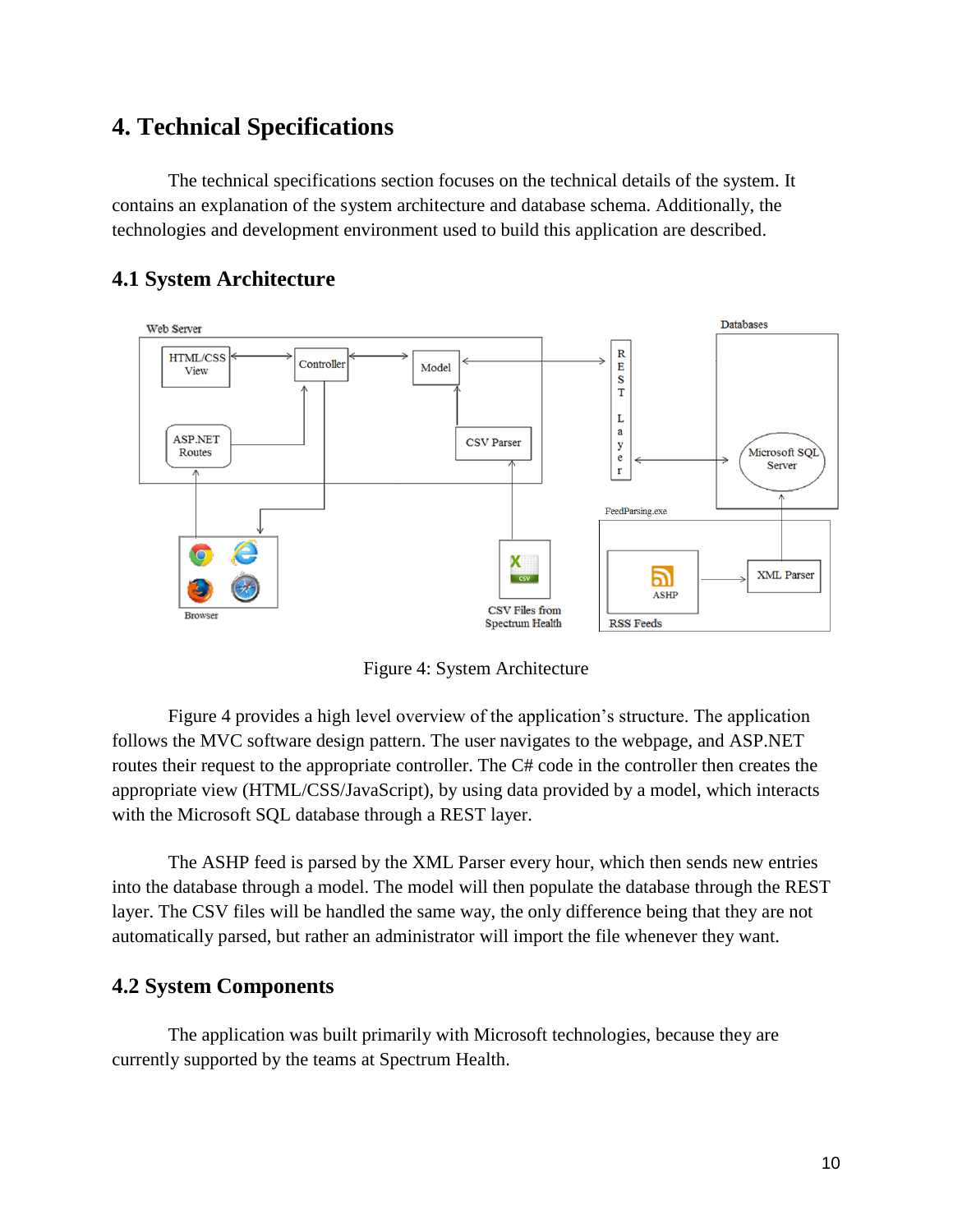#### **4.2.1 Software Technologies**

- ASP. Net Framework 4.5.0
- Language: C#
- Razor View Engine
- JavaScript & jQuery
- HTML/CSS
- SQL Server 2008

#### **4.2.2 Development Environment**

The application is written using Visual Studio 2012 Ultimate on Windows 7 and Windows 8 machines, and the server is run on Windows Server 2008. Source control is provided by Git in a private repository on GitHub. Unit testing is done using Microsoft Unit Testing Framework. StyleCop is used to maintain consistent coding standards.

#### **4.2.3 Database Structure**

The database is set up as follows (bold/underlined fields are primary keys):

Table: DRUG\_VISIT

|  | <b>ID</b> USERNAME NDC DATE |  |  |
|--|-----------------------------|--|--|
|--|-----------------------------|--|--|

Table: DRUGS

| NDC | DOSAGE   BRAND |             | <b>GENERIC</b> | <b>CURRENT</b> | LAST           | LAST POSTIDESCRIPTION |
|-----|----------------|-------------|----------------|----------------|----------------|-----------------------|
|     |                | <b>NAME</b> | <b>NAME</b>    | <b>STATUS</b>  | <b>UPDATED</b> |                       |

Table: IGNORED\_PENDING\_SHORTAGES

|  | <b>USERNAME</b> | <b>DRUG NAME</b> |
|--|-----------------|------------------|
|--|-----------------|------------------|

Table: MESSAGE

|  | <b>ID</b> NDC | <b>LUSER DATE</b> |  |  |
|--|---------------|-------------------|--|--|
|--|---------------|-------------------|--|--|

Table: PENDING\_SHORTAGES

**ID** DRUG\_NAME UPLOAD\_TIME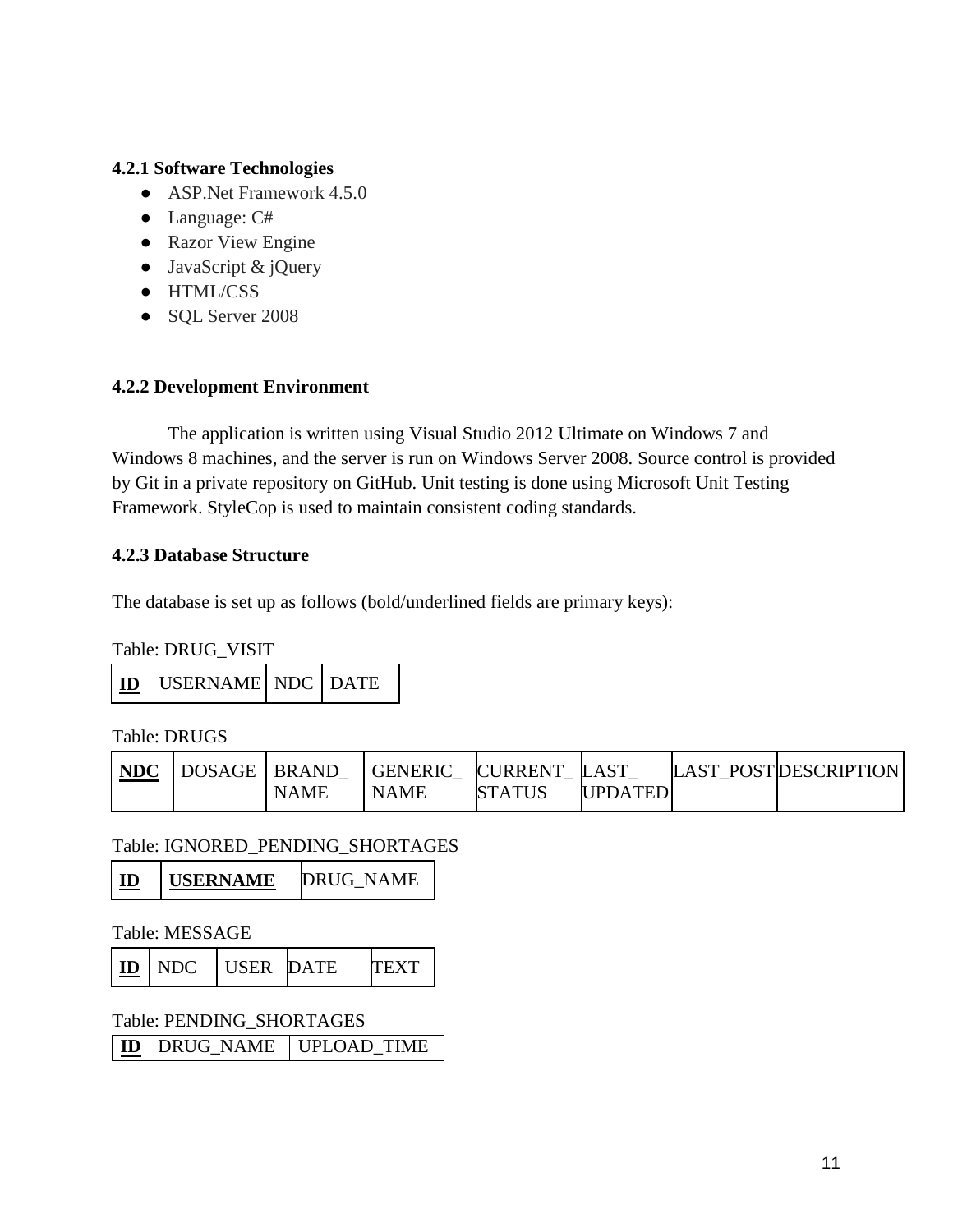Table: SHORTAGE

| $\mathbf{I}\mathbf{D}$                 |  | NDC DATE<br>TIME | <b>SEVEN</b><br><b>DAY</b><br><b>SUPPLY</b>  | <b>SEVEN</b><br>DAY<br><b>USAGE</b> | <b>MITIGATION</b><br><b>ACTIONS</b> | <b>GREY</b><br><b>MARKET</b><br><b>VENDOR</b> |
|----------------------------------------|--|------------------|----------------------------------------------|-------------------------------------|-------------------------------------|-----------------------------------------------|
| <b>BACKORDER</b><br><b>INFORMATION</b> |  |                  | <b>EXPECTED</b><br>RESOLUTION<br><b>DATE</b> |                                     | <b>MEMO</b>                         |                                               |

Table: USER

**USERNAME** | PASSWORD | TYPE

Table: WATCHLIST\_ITEM **USERNAME NDC**

# **5. Testing**

The testing section provides an overview of the testing methodologies used for the Medications Shortages Dashboard. The team utilizes unit testing to ensure system stability, and manual exploratory testing in order to discover bugs.

## **5.1 Microsoft Unit Testing Framework**

Microsoft Visual Studio 2012 contains built-in testing tools, all of which belong to the *Microsoft.VisualStudio.TestTools.UnitTesting* namespace. This is set up using an additional test project in tandem with the project to be tested. Tests are created in any number of test classes and methods, all directly interacting with specific classes in their methods.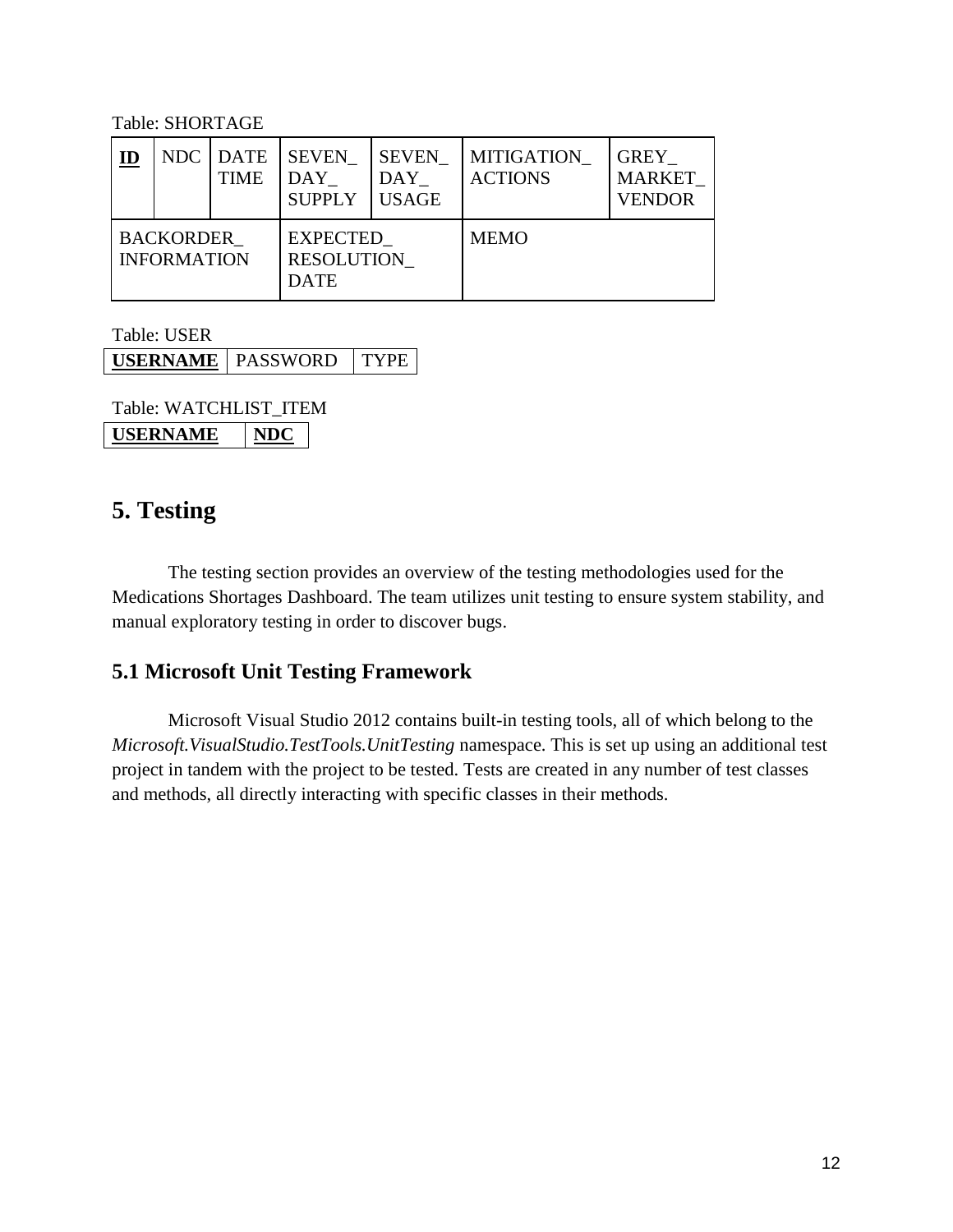```
\star \uparrow \times⊟using System;
                                                                            Test Explorer
   using Microsoft.VisualStudio.TestTools.UnitTesting;
                                                                             \begin{bmatrix} E \equiv \\ E \equiv \end{bmatrix} \star Search
                                                                                                                                - م
  using MedicationsShortagesDashboard;
                                                                             Run All Run... -
 □namespace MedicationsShortagesDashboardTest
                                                                            4 Failed Tests (1)
   €
                                                                              ConstructorTest
                                                                                                                               7<sub>ms</sub>[TestClass]
         public class MedTest
IĖ
         ₹
              [TestMethod]
              public void ConstructorTest()
                                                                             ConstructorTest
                                                                                 Source: MedTest.cs line 12
                    string u = "user";string p = null;
                                                                              8 Test Failed - ConstructorTest
                                                                                 Message: Test method
                   test newTest = new test(u, p);
                                                                                 MedicationsShortagesDashboardTest.MedTest.Constr
                                                                                 uctorTest threw exception:
                                                                                 System.ArgumentException: Password cannot be null
              }
                                                                                 or blank.
         }
                                                                                 Elapsed time: 7 ms
   -3
                                                                               ▲ StackTrace:
                                                                                    test.set_Pword(String value)
                                                                                    test.ctor(String userID, String pword)
                                                                                    MedTest.ConstructorTest()
```
Figure 5: Testing class and TestingExplorer

As shown in Figure 5, test classes can be extremely simple, and are always decorated with *TestClass* and *TestMethod* attributes. In this example, it creates a *test* class with two parameters, and within said class, it tests those input parameters. In this case, the user string is allowed, but the password is not allowed to be null, so it displays said error in the *Test Explorer*.

Since each set of tests can be customized for each part of the project, we will be using this interface extensively, due to its simplicity, recyclability, and extensibility. However, the only limitation is testing exterior input information, as anything outside of Visual Studio cannot be directly tested. However, this will be handled by extensive exception catching in every class and manual testing of read information.

## **5.2 Manual Testing**

Since nearly all of the data used in our project will be pulled from exterior sources, manually testing for ranges of input data will be necessary. This includes everything from testing created users and handling login security, streamed and parsed pharmaceutical feeds and any information contained within, to further exterior sources and feeds that may be used.

When the team adds new functionality, it will be tested by performing both expected and,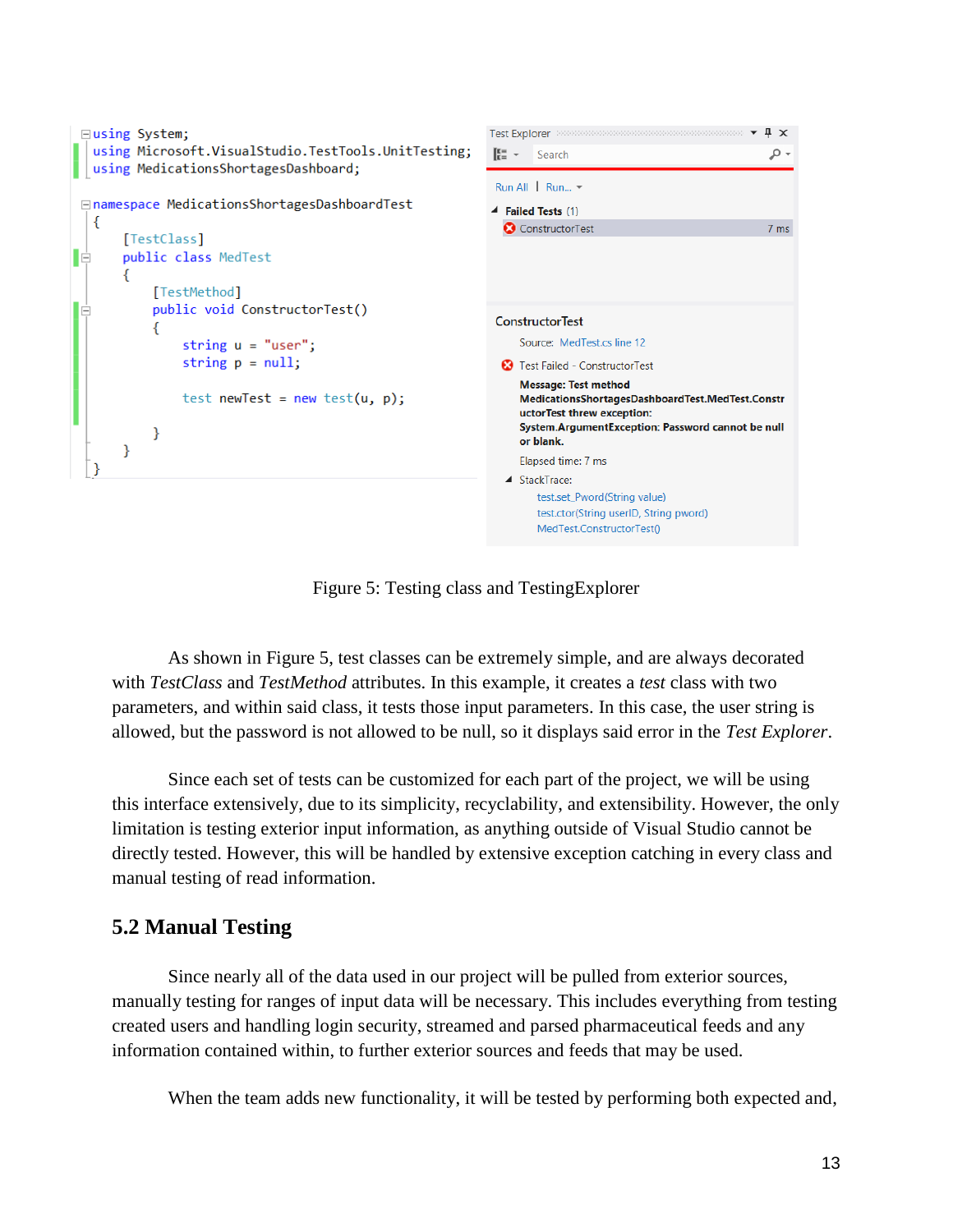in some cases, unexpected workflows to try and break that feature. Old functionality will also be briefly tested to ensure new changes do not interfere with and break old code. Between unit testing and exploratory manual testing, most bugs should be found during development.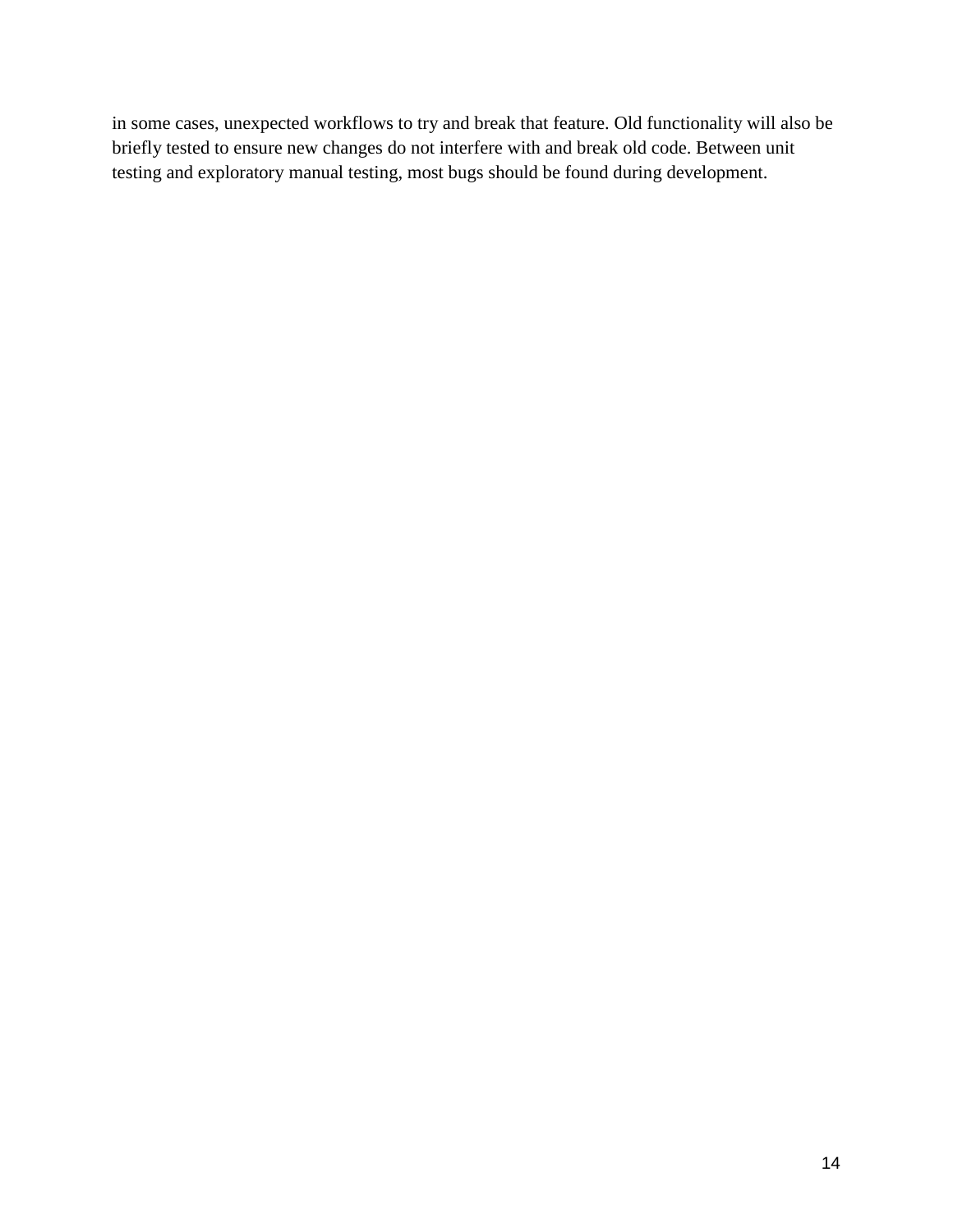# **6. Risks**

The risks that the team had to handle during development of the application, as well as the way the risk was mitigated are as follows:

- Shortages Feed Where is the ASHP feed found? How can it be read?
	- o The client provided the location of the feed, and an existing C# XML parsing library was used to read it
- Unsure how to set up/use Microsoft SQL Server and Microsoft Server 2008
	- o The team utilized online tutorials and self-teaching to learn these technologies
- Getting the website live How can we get the website hosted on our server?
	- o The team experimented through trial and error, and using tutorials and stackoverflow managed to figure out how to publish the website.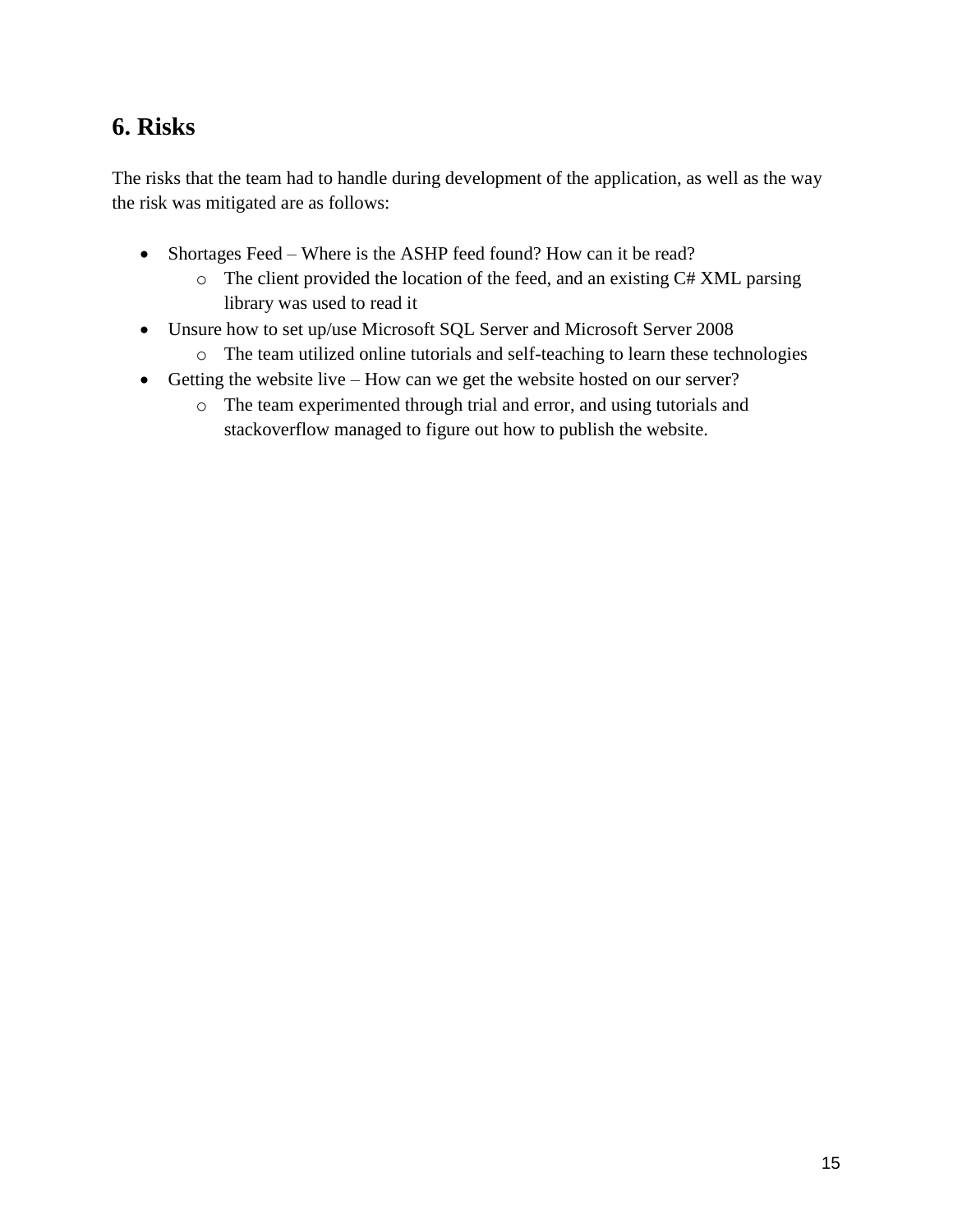# **7. Schedule**

Below is a schedule of the teams progress throughout development of this application.

Week 1 Environment setup Domain research Getting familiar with system components

Week 2 Create Database Schema UI Screen Mockups Project plan initial draft

Week 3 Database/server setup XML Parsing CSV Parsing Project Plan Presentation

Week 4 XML Parsing CSV Parsing Database/server setup

Week 5 Authentication Automatic XML Parser Drug Detail View

Week 6 Authentication User Privileges Watch List

Week 7 Alpha Presentation Parsing for csv files